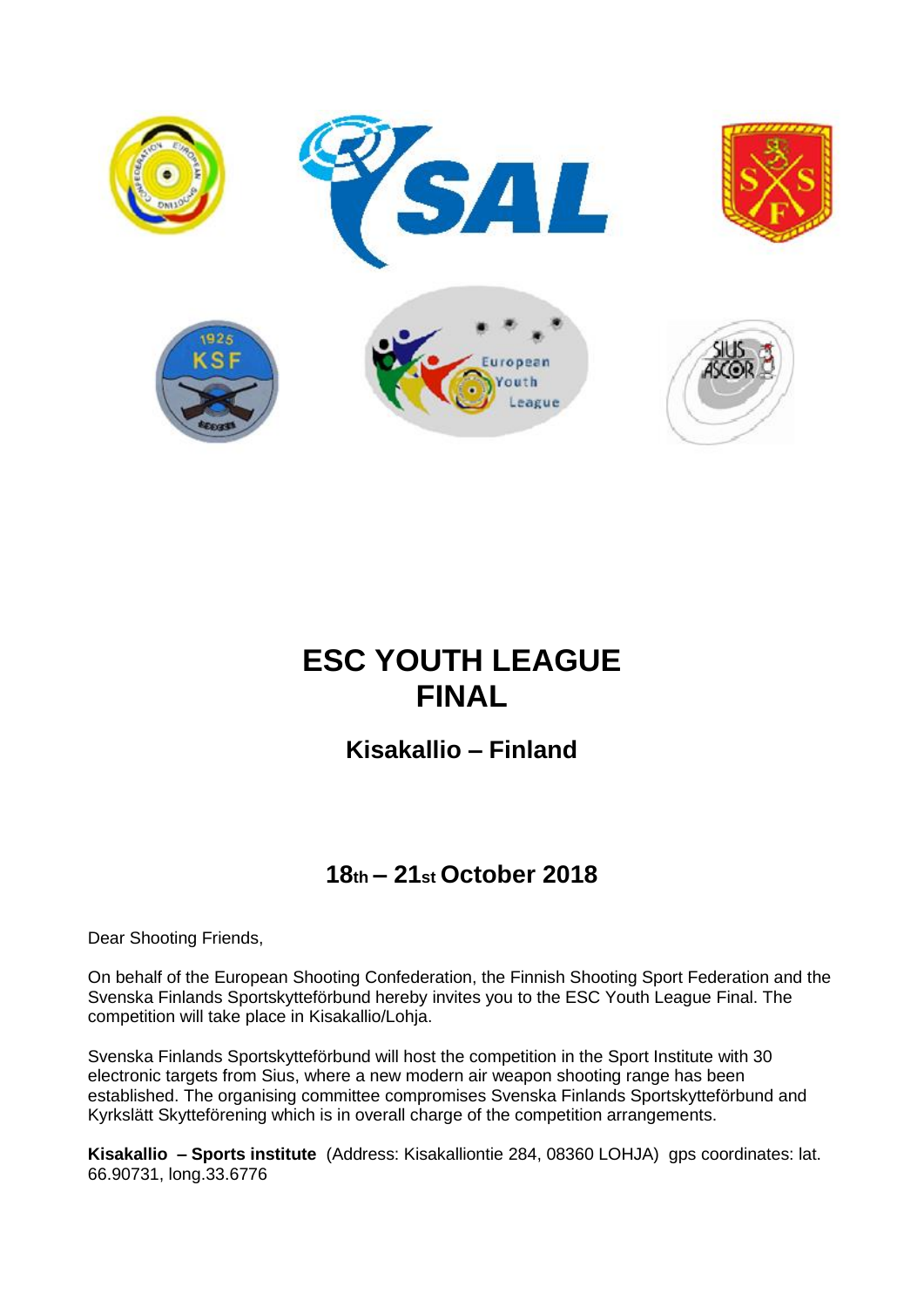#### **Qualified teams**

The competition teams (T1, T2…) will be determined by drawing of lots at the technical meeting:

| <b>Name of Federation</b> | <b>Rifle Team</b> | <b>Pistol Team</b> |
|---------------------------|-------------------|--------------------|
| <b>AUT - Austria</b>      | Yes               | No                 |
| CZE - Czech Republic      | No                | Yes                |
| FIN - Finland             | Yes               | No                 |
| FRA - France              | No                | Yes                |
| HUN - Hungary             | Yes               | <b>No</b>          |
| ITA - Italy               | Yes               | Yes                |
| LAT - Latvia              | <b>No</b>         | Yes                |
| LTU - Lithuania           | No                | Yes                |
| POL - Poland              | Yes               | Yes                |
| RUS - Russia              | Yes               | Yes                |
| SRB - Serbia              | Yes               | No                 |
| SWE - Sweden              | Yes               | No                 |
| <b>UKR</b> - Ukraine      | No                | Yes                |

#### **Qualification and final matches**

Qualification matches:

- 15 min preparation and sighting time
- 12 min for each 10 shots (total 40 shots).

Final matches

- 8min preparation and sighting time
- Presentation
- 20 shots, shot by shot 50s, the results will be announced after each shot:

Youth shooters are shooters 14 – 18 years old (on the 31st of December 2018)

The mixed (male/female) team of each Federation consists of 3 shooters for air rifle and 3 shooters for air pistol (3 shooters from the 5 entered shooters maximum).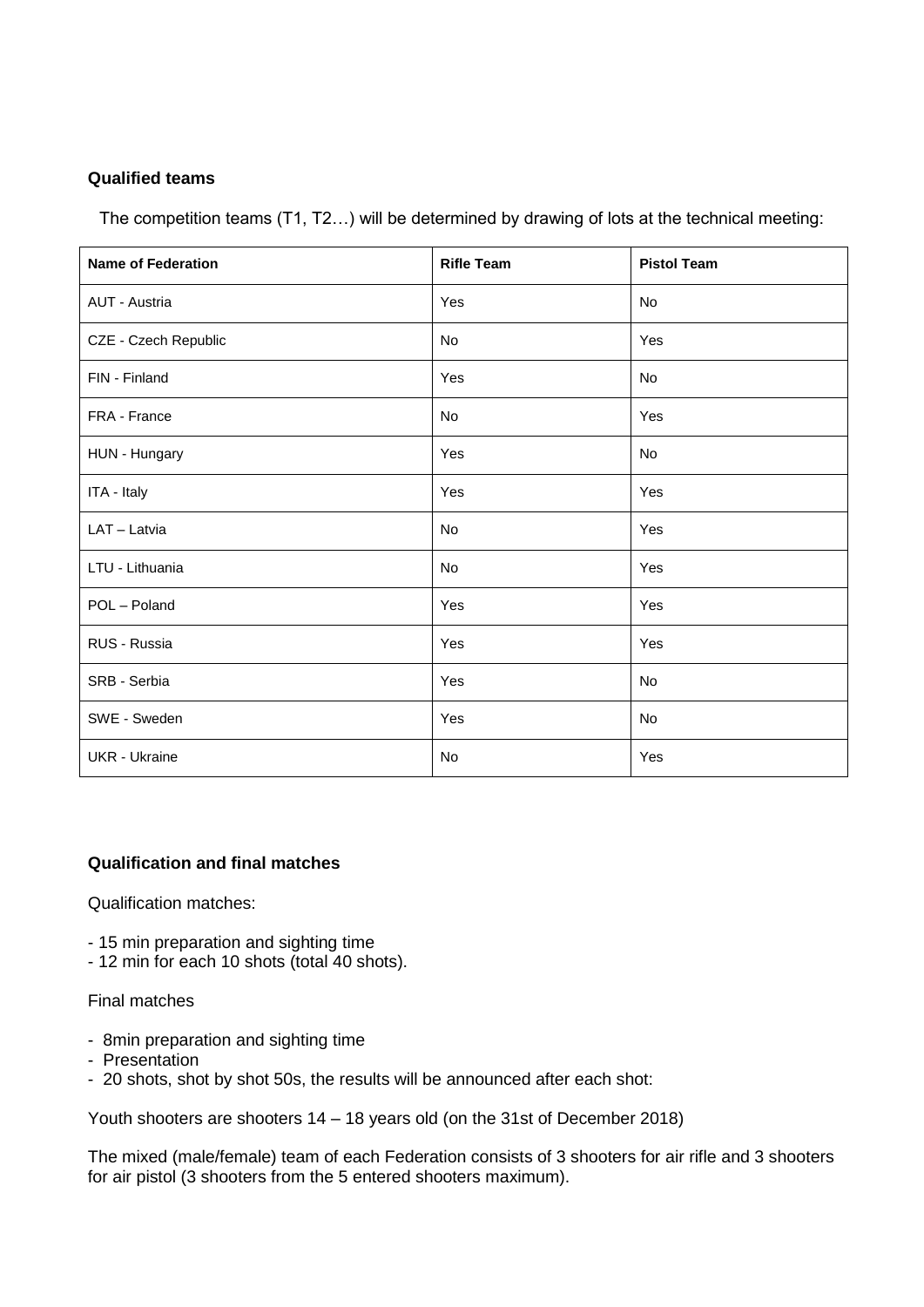The ISSF ID Number is not necessary for the ESC Youth League. The entry fee is **150** EUR for **3 to 5 shooters**.

#### **Accommodation**

The Organizing Committee has arranged accommodation for all participating teams at Kisakallio Sports Institute close to the shooting range.

You can find all the room prices in the "Accommodation reservation" list below. Please fill in the reservation list and send it back to us before **17.09.2018.**

#### **Payment**

We would prefer that payment in advance by bank transfer. If the payment is done only one or two days before arrival, it is recommended that you have a receipt with you. You can also pay in cash (only euros) to the Organizing Committee.

By bank transfer please use the following account: Receiver: Svenska Finlands Sportskytteförbund r.f. Bank: Nordea IBAN: FI0521852001009355 BIC: NDEAFIHH

#### **Transportation**

Please indicate by which means of transport you will arrive in Finland.

Pick up service from the airport and Helsinki harbor will be arranged.

- Helsinki-Vantaa Airport / harbor - shooting range - Helsinki-Vantaa Airport / harbor. Price:  $400 \notin \mathcal{V}$  Team (max 6 persons)

#### **Banquet**

.

:

The Svenska Finlands Sportskytteförbund invites all participants to a banquet, which will take place on Saturday evening at 08:00 pm at the Kisakallio Sports Institute near the lake.

#### **Programme**

as Attachment

#### **Awards**

A Challenge Trophy symbolising the ESC European Youth League will be entrusted to the winning teams (rifle and pistol) for one year.

The winning teams will receive a commemorative trophy.

Diplomas for all the participating athletes.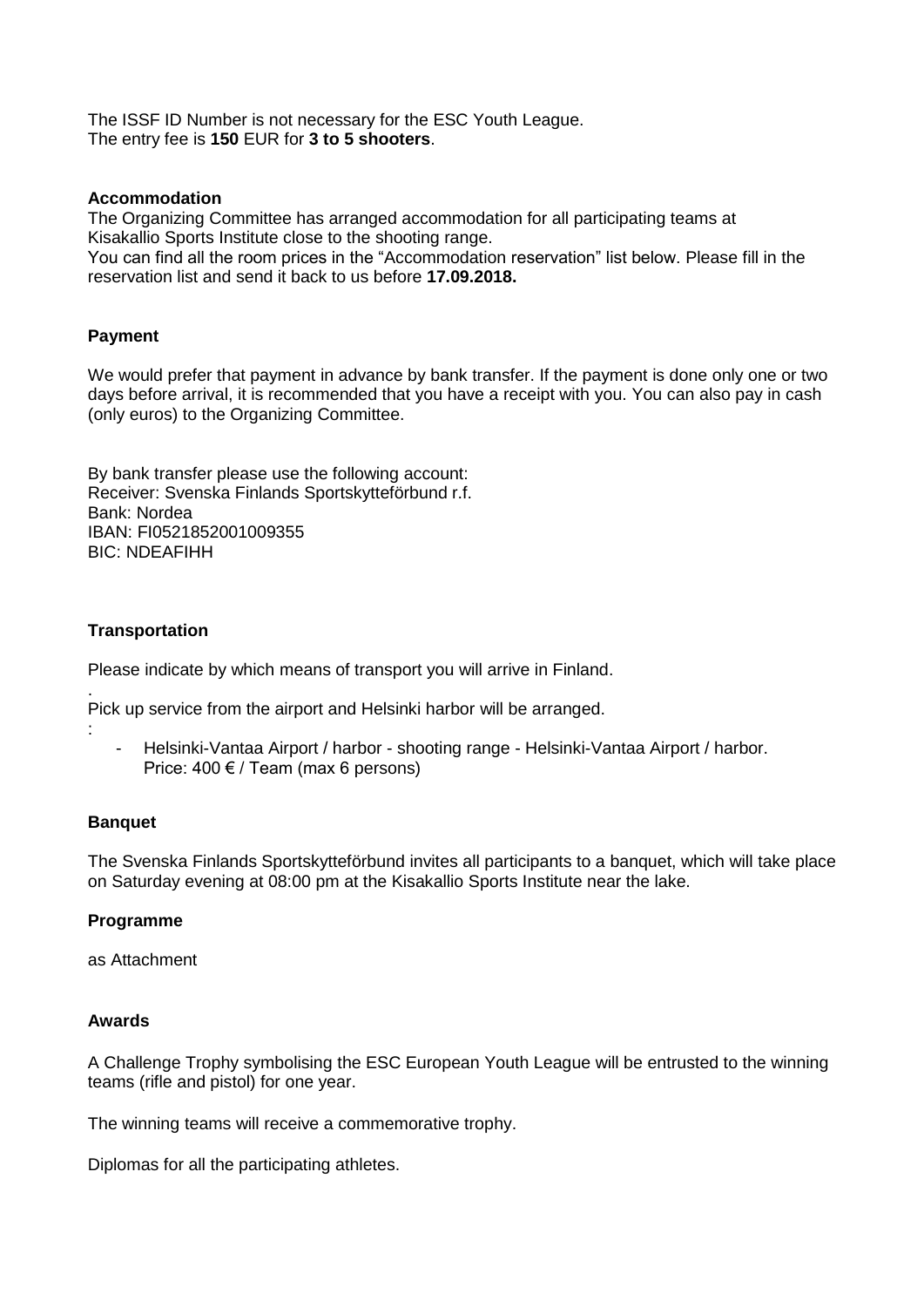Medals for all the members and coaches (participating in the final round) of the three (3) highest ranked teams (rifle and pistol).

A special prize will be given to the three best teams (rifle and pistol).

Every participant will receive a diploma.

#### **Visa**

We kindly ask federations from countries with special visa regulations for their citizens to contact the Finnish Embassies in their countries

#### **Contacts:**

If you have any questions concerning the ESC Youth League rules don't hesitate to contact Kerstin Bodin, kerstin.bodin@telia.com.

If you have any questions concerning accommodation, transport or anything else don't hesitate to contact us:

Chairman of Svenska Finlands Sportskytteförbund: G-P Björkqvist, gp.bjorkqvist@gmail.com +358 400 405 920 We wish you welcome to Finland.

Competition website: [www.ksf.idrott.fi](http://www.ksf.idrott.fi/)

**KISAKALLIO – The Lakeside Sports Institute** in Southern Finland is a non-profit foundation. Beautifully located by lake Lohja, the institute offers a wide variety of sports and leisure activities. Kisakallio offers accommodation with a total of 700 beds, ice hockey arena and a warmed football field around the year, tennishall with 4 courts, gymnastic hall 700 m2, basketball arena 1000 m2, one indoor sport hall 1000 m2, a curling hall and a modern gym. The air gun shooting range is equipped with 30 electronic SIUS targets. Kisakallio´s restaurant Rantamakasiini is also well known for its services.